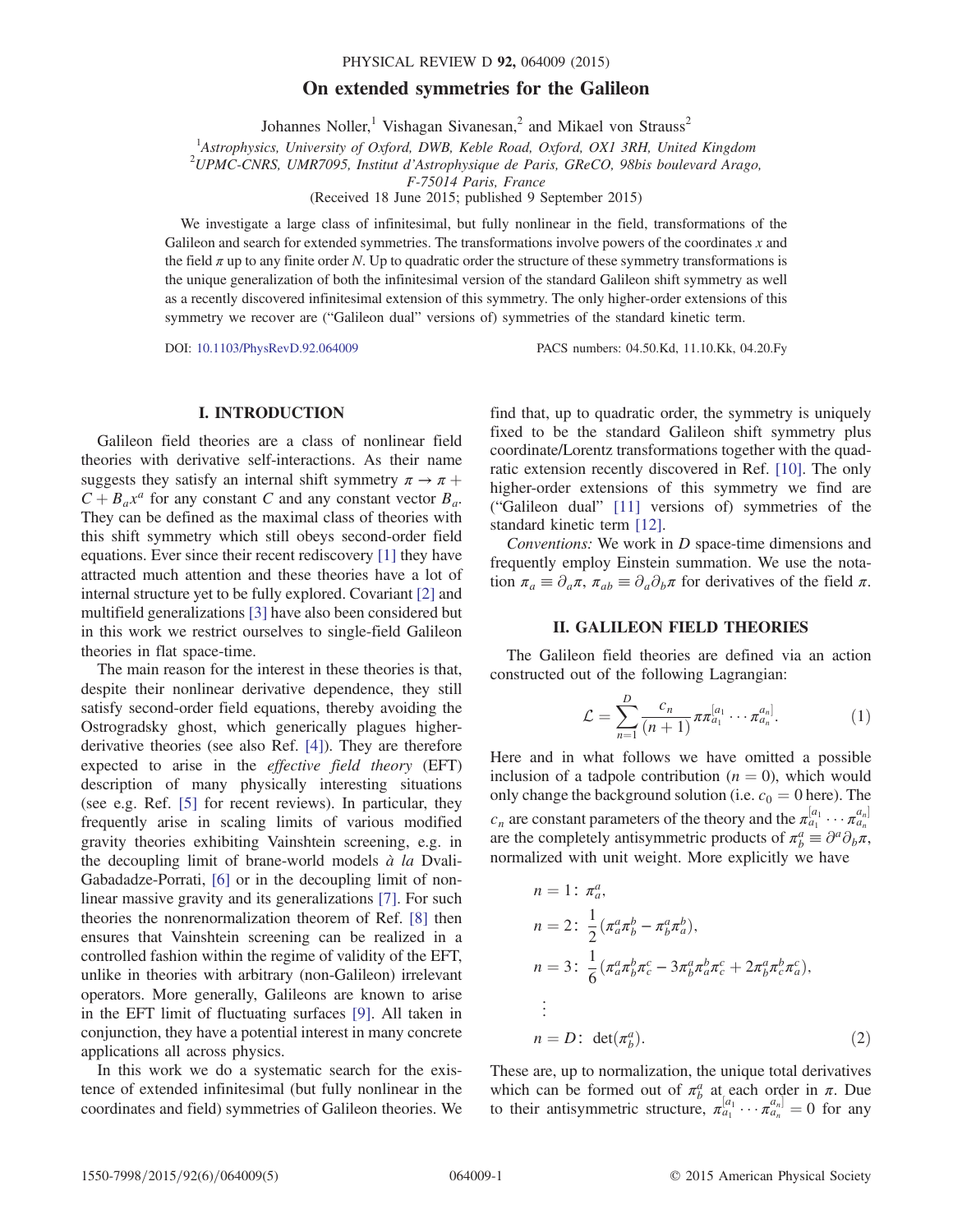$n > D$ . Note that the  $n = 1$  term in Eq. [\(1\)](#page-0-0) is the standard kinetic term and, with a mostly plus convention for the metric, the value  $c_1 = 1$  canonically normalizes this term in the action.

From Eq. [\(1\)](#page-0-0) the Galileon equations of motion are

$$
\mathcal{E} \equiv \sum_{n=1}^{D} c_n \pi_{a_1}^{[a_1} \cdots \pi_{a_n}^{a_n]} = 0
$$
 (3)

<span id="page-1-1"></span>and we notice that under an infinitesimal transformation,  $\pi \to \pi + \epsilon \delta \pi$ , at linear order in  $\epsilon$  (i.e. infinitesimally), the Lagrangian [\(1\)](#page-0-0) shifts by

$$
\Delta \mathcal{L} = \sum_{n=1}^{D} c_n \delta \pi \pi_{a_1}^{[a_1} \cdots \pi_{a_n}^{a_n]}.
$$
 (4)

#### III. SYMMETRIES AT QUADRATIC ORDER

Do any Galileon theories exist that are invariant (up to total derivatives) under extensions of the standard Galileon shift symmetry  $\pi \to \pi + C + B_{\alpha} x^{\alpha}$ ? The most general transformation for  $\pi$  that is a function of  $\pi$  itself and coordinates  $x^a$  (up to second order in  $x^a$  and  $\pi$  combined and up to first derivatives acting on  $\pi$ ; we will refer to this as quadratic order) can be written as

<span id="page-1-0"></span>
$$
\delta \pi = d_{(0,0)} + d_{(1,0)} b_a^{(1)} x^a + d_{(0,1)}^{(2)} \pi + d_{(0,1)} b_a^{(2)} \pi^a + d_{(0,2)}^{(1)} \pi^2 + d_{(0,2)}^{(2)} \pi b_a^{(3)} \pi^a + d_{(1,1)}^{(2)} r_{ab} x^a \pi^b + d_{(2,0)} s_{ab} x^a x^b + d_{(1,1)} p_{ab} x^a \pi^b + d_{(0,2)} q_{ab} \pi^a \pi^b.
$$
 (5)

<span id="page-1-4"></span>Bracketed indices are labels and all scalar, vector and matrix coefficients  $d_{(r,m)}, b_a, s_{ab}, \ldots$  are constant.  $s_{ab}$ ,  $p_{ab}$ ,  $q_{ab}$  are symmetric, whereas  $r_{ab}$  is antisymmetric. Plugging the *ansatz*  $(5)$  into the variation  $(4)$  we compute the contribution to the equations of motion,

$$
\Delta \mathcal{E} = \frac{\partial \Delta \mathcal{L}}{\partial \pi} - \partial_a \frac{\partial \Delta \mathcal{L}}{\partial \pi_a} + \partial_a \partial_b \frac{\partial \Delta \mathcal{L}}{\partial \pi_{ab}}.
$$
 (6)

Forcing this to vanish provides conditions relating the parameters  $c_n$  of the Lagrangian and the parameters  $d_{(r,m)}$ of the *ansatz*  $(5)$  and allows us to efficiently find any symmetries. Doing so (for details see Ref. [\[13\]](#page-4-12)), the most general infinitesimal symmetry transformation up to this order is

<span id="page-1-2"></span>
$$
\delta \pi = d_{(0,0)} + d_{(1,0)} b_a x^a + s_{ab} (d_{(2,0)} x^a x^b + d_{(1,1)} x^a \pi^b + d_{(0,2)} \pi^a \pi^b) + d_{(0,1)} b_a^{(2)} \pi^a + d_{(1,1)}^{(2)} r_{ab} x^a \pi^b,
$$
(7)

where  $s_{ab}$  is symmetric *and* traceless. All coefficients are free, except  $d_{(2,0)}, d_{(1,1)}, d_{(0,2)}$ , which have to satisfy

$$
d_{(0,2)} = \frac{c_2^2 - c_1 c_3}{c_1^2} d_{(2,0)}, \qquad d_{(1,1)} = \frac{c_2}{c_1} d_{(2,0)} \qquad (8)
$$

and, if any of  $d_{(2,0)}, d_{(1,1)}, d_{(0,2)}$  are nonzero, we have to restrict to Galileon Lagrangians satisfying

$$
c_4 = \frac{2c_2c_3}{c_1} - \frac{c_2^3}{c_1^2}.
$$
 (9)

The first line in Eq. [\(7\)](#page-1-2) is precisely the standard Galilean shift symmetry, the second line is the nonlinear extension recently found in Ref. [\[10\]](#page-4-9) and the third line is the unique completion of these other symmetries at quadratic order, which simply consists of a coordinate shift and a Lorentz transformation respectively. In Ref. [\[13\]](#page-4-12) we extend this argument to higher orders and also consider terms with higher derivatives acting on  $\pi$ .

## IV. HIGHER-ORDER SYMMETRIES

Can this quadratic order symmetry be generalized to higher orders? Extensions involving partially antisymmetric coefficient tensors are somewhat complicated and will be discussed in Ref. [\[13\],](#page-4-12) but here we conjecture that the general higher-order generalization of the symmetric  $(s_{ab}$ -dependent) piece of Eq. [\(7\)](#page-1-2) is

<span id="page-1-3"></span>
$$
\delta \pi = \sum_{(r,m)_p}^N d_{(r,m)} Q_{a_1 \cdots a_r b_1 \cdots b_m} x^{a_1} \cdots x^{a_r} \pi^{b_1} \cdots \pi^{b_m}, \quad (10)
$$

i.e. a power series in the components of  $x^a$  and  $\pi^a$ , where the  $Q$ 's are totally symmetric and traceless constant coefficient tensors. The sum in Eq. [\(10\)](#page-1-3) runs over all the ordered partitions  $(r, m)$  of integers  $p = r + m$  (including 0) up to some N and we define the  $Q$ 's appropriately whenever 0 is part of the partition. In general, for each  $p$ there are  $p + 1$  such partitions. This means that the *ansatz* contains at most  $\sum_{p=0}^{N} (p + 1) = \frac{1}{2} N(N + 3) + 1$  arbitrary<br>parameters  $d_{\ell}$ . In order to avoid confusion we stress that parameters  $d_{(r,m)}$ . In order to avoid confusion we stress that we label these partitions according to,

$$
(r,m) = (\# \text{ of } x^a, \# \text{ of } \pi^a). \tag{11}
$$

For example, considering  $N = 2$  we would sum over the values  $p = 0, 1, 2$  with  $(r, m)$  taking values in the sets  $\{(0,0)\}, \{(1,0), (0,1)\}\$  and  $\{(2,0), (1,1), (0,2)\}\$  respectively. Also note that the pattern of generalization [\(10\)](#page-1-3) is simply to add, at each order in  $x^a$  and  $\pi^a$  combined, all possible terms with symmetric and traceless constant coefficient tensors which, at each order, differ at most by an overall constant. We stress that this ansatz is motivated by the above explicit calculation of general symmetry transformations at the lowest orders.

We now wish to evaluate Eq. [\(6\)](#page-1-4) for the conjectured higher-order symmetry [\(10\).](#page-1-3) For this it is convenient to define the traceless symmetric matrices,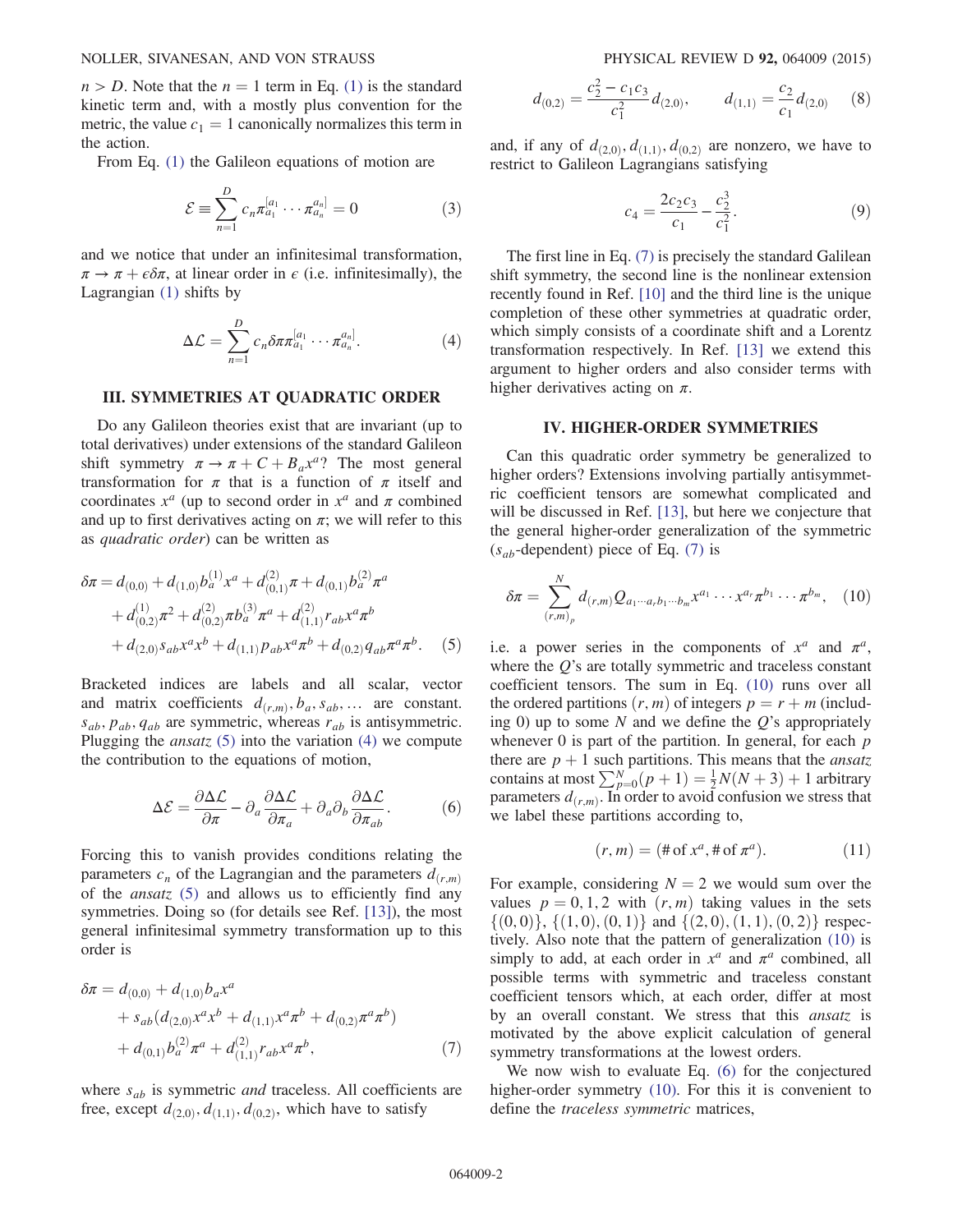EXTENDED SYMMETRIES FOR THE GALILEON PHYSICAL REVIEW D 92, 064009 (2015)

$$
^{(r,m)}\mathbb{Q}^c{}_d \equiv x^{a_1} \cdots x^{a_r} \pi^{b_1} \cdots \pi^{b_m} Q_{a_1 \ldots a_r b_1 \ldots b_m}{}^c{}_d. \tag{12}
$$

These matrices satisfy the following useful identities (which hold for any traceless matrix Q):

$$
n\mathbb{Q}_{a_1b}\pi^{b[a_1}\pi_{a_2}^{a_2}\cdots\pi_{a_n}^{a_n]} = -(n+1)\mathbb{Q}_{a_1}^{[a_1}\pi_{a_2}^{a_2}\cdots\pi_{a_{n+1}}^{a_{n+1}]},\quad(13)
$$

and,

$$
\mathbb{Q}_{bc}\pi^{bc}\pi_{a_1}^{[a_1}\cdots\pi_{a_n}^{a_n]} = n\mathbb{Q}_{a_1b}\pi^{bc}\pi_c^{[a_1}\pi_{a_2}^{a_2}\cdots\pi_{a_n}^{a_n]}
$$

$$
-(n+2)\mathbb{Q}_{a_1}^{[a_1}\pi_{a_2}^{a_2}\cdots\pi_{a_{n+2}}^{a_{n+2}}.\qquad(14)
$$

These identities can be used to convert all terms appearing in the evaluation of Eq. [\(6\)](#page-1-4) into functions of the following form (now there is no nonderivative  $\pi$  dependence):

$$
\mathcal{I}_{(n,r,m)} \equiv n^{(r,m)} \mathbb{Q}_{a_1}^{[a_1} \pi_{a_2}^{a_2} \cdots \pi_{a_n}^{a_n}.
$$
 (15)

<span id="page-2-1"></span>Due to the tracelessness of  $Q$  and the antisymmetric structure we have the very important properties that, independently of the values  $(r, m)$ ,

$$
\mathcal{I}_{(1,r,m)} = 0, \qquad \mathcal{I}_{(n,r,m)} = 0 \quad \forall \; n > D. \tag{16}
$$

<span id="page-2-0"></span>In terms of these functions we find that,

$$
\Delta \mathcal{E} = \sum_{n=1}^{D} c_n \sum_{(r,m)_p}^{N} d_{(r,m)} [m(m-1) \mathcal{I}_{(n+2,r,m-2)} + r(r-1) \mathcal{I}_{(n,r-2,m)} - 2rm \mathcal{I}_{(n+1,r-1,m-1)}]. \tag{17}
$$

<span id="page-2-2"></span>It is now straightforward, for any given  $N$ , to find the conditions, which need to be satisfied in order to achieve  $\Delta \mathcal{E} = 0$ . Since all the  $\mathcal{I}_{(n,r,m)}$  are independent, we simply collect the coefficients of each one of them and demand that they all vanish. This implies the recurrence relation

$$
c_n d_{(r,m+2)}(m+1)(m+2) + c_{n+2} d_{(r+2,m)}(r+1)(r+2) - 2c_{n+1} d_{(r+1,m+1)}(r+1)(m+1) = 0.
$$
 (18)

This can be solved for any  $(r, m)$  but its form is not very illuminating. Before providing an explicit example, some very general remarks can be made by inspection of Eq. [\(17\)](#page-2-0) and observing the properties [\(16\)](#page-2-1).

- (i) Any terms with  $r = 0$  [i.e. a string of  $\pi^a$  in Eq. [\(10\)\]](#page-1-3) leave the  $c_D$  and  $c_{D-1}$  terms invariant. Similarly, any terms with  $r = 1$  [i.e. one  $x^a$  together with a string of  $\pi^a$  in Eq. [\(10\)\]](#page-1-3) leave the  $c_D$  term invariant.
- (ii) Considering the minimum (maximum) value of  $2 \le n \le D$ , the coefficients of  $\mathcal{I}_{(n_{\min},r-2,m)}$  and  $\mathcal{I}_{(n_{\text{max}},r,m-2)}$  in Eq. [\(17\)](#page-2-0) have to vanish separately.<br>This implies that the presence of a popzero d This implies that the presence of a nonzero  $d_{(r,m)}$ with  $r \ge 2$   $(m \ge 2)$  requires  $c_1 \ne 0$   $(c_D \ne 0)$  or

 $c_{D-1} \neq 0$ ). Since  $c_1$  parametrizes the standard kinetic term, this is also necessary to avoid infinitely strongly coupled solutions.

#### V. A CUBIC SYMMETRY IN  $D = 4$

In order to elucidate these points we present the conditions that arise for the  $p = 2$  and  $p = 3$  terms in four dimensions, i.e. considering  $N = 3$ . The ordered partitions fall into the sets  $\{(2,0),(1,1),(0,2)\}\$  and  $\{(3,0), (2,1), (1,2), (0,3)\}.$  Computing  $\Delta \mathcal{E}$  we find the following set of nontrivial equations:

$$
(c_1d_{(1,1)} - c_2d_{(2,0)})\mathcal{I}_{(2,0,0)} = 0,
$$
  
\n
$$
(c_1d_{(0,2)} - c_2d_{(1,1)} + c_3d_{(2,0)})\mathcal{I}_{(3,0,0)} = 0,
$$
  
\n
$$
(c_2d_{(0,2)} - c_3d_{(1,1)} + c_4d_{(2,0)})\mathcal{I}_{(4,0,0)} = 0,
$$
  
\n
$$
(2c_1d_{(1,2)} - c_2d_{(2,1)})\mathcal{I}_{(2,0,1)} = 0,
$$
  
\n
$$
(2c_1d_{(2,1)} - 3c_2d_{(3,0)})\mathcal{I}_{(2,1,0)} = 0,
$$
  
\n
$$
(3c_1d_{(0,3)} - 2c_2d_{(1,2)} + c_3d_{(2,1)})\mathcal{I}_{(3,0,1)} = 0,
$$
  
\n
$$
(c_1d_{(1,2)} - 2c_2d_{(2,1)} + 3c_3d_{(3,0)})\mathcal{I}_{(3,1,0)} = 0,
$$
  
\n
$$
(3c_2d_{(0,3)} - 2c_3d_{(1,2)} + c_4d_{(2,1)})\mathcal{I}_{(4,0,1)} = 0,
$$
  
\n
$$
(c_2d_{(1,2)} - 2c_3d_{(2,1)} + 3c_4d_{(3,0)})\mathcal{I}_{(4,1,0)} = 0.
$$
 (19)

It is straightforward to see that the coefficients solving these equations obey the general recurrence relation [\(18\)](#page-2-2).

A solution to all of the above nine equations (the unique solution for nonzero parameters) is given by,

$$
c_3 = \frac{3c_2^2}{4c_1}, \qquad c_4 = \frac{c_2^3}{2c_1^2}, \qquad d_{(1,1)} = \frac{c_2 d_{(2,0)}}{c_1},
$$
  

$$
d_{(0,2)} = \frac{c_2^2 d_{(2,0)}}{4c_1^2}, \qquad d_{(2,1)} = \frac{3c_2 d_{(3,0)}}{2c_1},
$$
  

$$
d_{(1,2)} = \frac{3c_2^2 d_{(3,0)}}{4c_1^2}, \qquad d_{(0,3)} = \frac{c_2^3 d_{(3,0)}}{8c_1^3}.
$$
 (20)

Note that this leaves two Lagrangian parameters, e.g.  $c_1$  and  $c_2$ , as well as two parameters, e.g.  $d_{(2,0)}$  and  $d_{(3,0)}$ , of the transformation undetermined. Furthermore, only the ratio  $c_2/c_1$  appears in the  $d_{(r,m)}$ .

We define  $\alpha \equiv c_2/2c_1$  and set  $d_{(2,0)} = d_{(3,0)} = 1$  by absorbing them into the definition of the corresponding Q's. Ignoring any contributions from (partially) antisymmetric coefficient tensors (like  $r_{ab}$ ), the Galileon theory specified by the above values for the  $c_n$  has a symmetry up to cubic order in fields and coordinates given by,

<span id="page-2-3"></span>
$$
\delta \pi = C + B_a x^a + Q_a \pi^a + Q_{ab} x^a x^b + 2 \alpha Q_{ab} x^a \pi^b
$$
  
+  $\alpha^2 Q_{ab} \pi^a \pi^b + Q_{abc} x^a x^b x^c + 3 \alpha Q_{abc} x^a x^b \pi^c$   
+  $3 \alpha^2 Q_{abc} x^a \pi^b \pi^c + \alpha^3 Q_{abc} \pi^a \pi^b \pi^c$ . (21)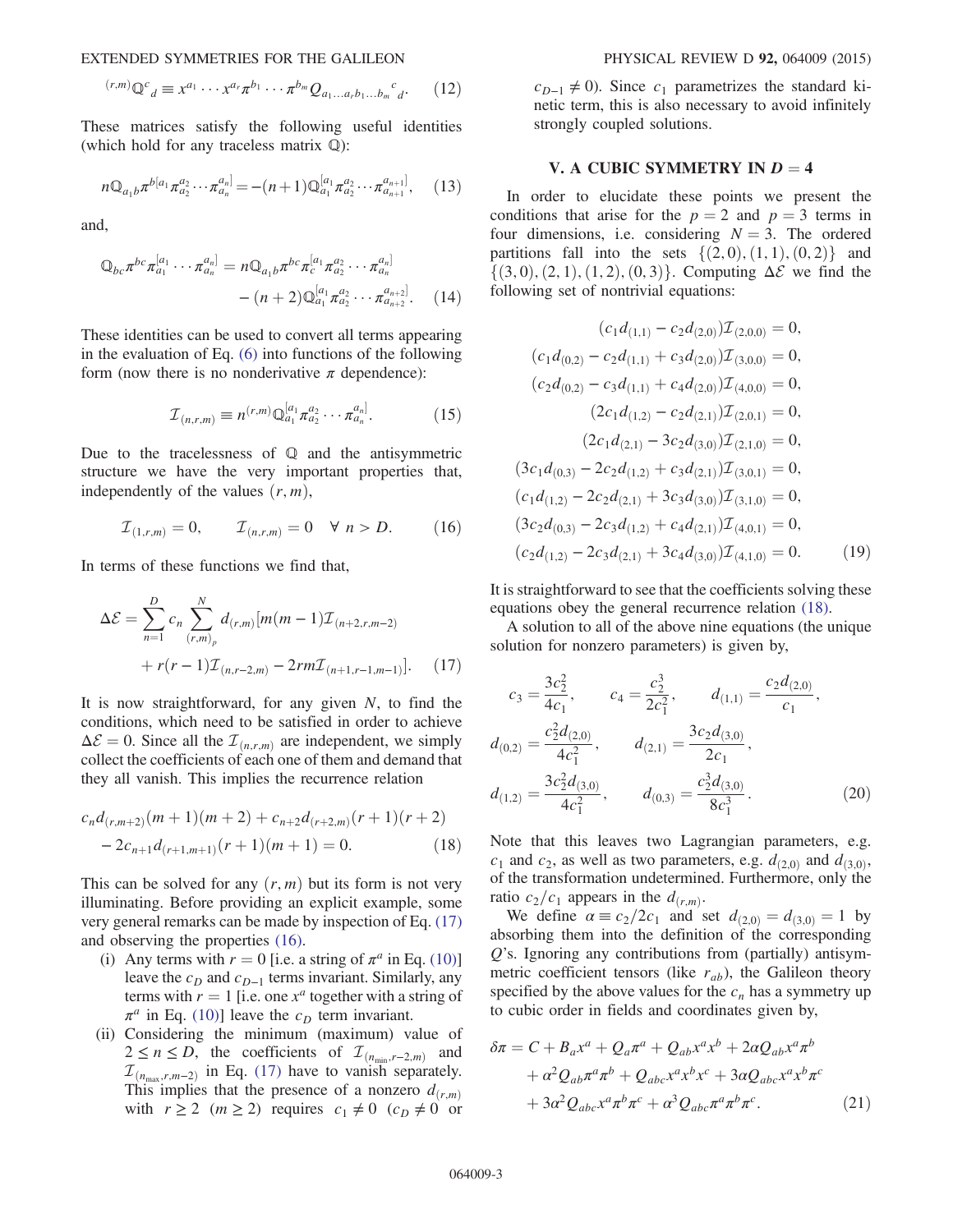#### NOLLER, SIVANESAN, AND VON STRAUSS PHYSICAL REVIEW D 92, 064009 (2015)

This result generalizes Eq. [\(7\)](#page-1-2) and earlier results by going one order further, but is in some sense trivial. To see this more clearly we discuss the general version of this symmetry.

#### VI. THE GENERAL FORM OF THE SYMMETRY

An attentive reader may have recognised the binomial coefficients appearing in Eq. [\(21\).](#page-2-3) This is no accident and, for arbitrary  $D$ , the higher-order generalization of Eq.  $(21)$ can be written

<span id="page-3-0"></span>
$$
\delta \pi = C + B_a x^a + Q_a \pi^a + \sum_{m=2}^{N} Q_{a_1...a_m} \prod_{k=1}^{m} (x^{a_k} + \alpha \pi^{a_k}),
$$
\n(22)

with the  $c_n$  obeying  $c_n = K n a^n$  and where K, C, B, Q are constants as well as  $Q_{a_1...a_m}$  being symmetric and traceless. To prove this, define  $Y^a \equiv x^a + \alpha \pi^a$  and note that under  $\pi \to \pi + Q_{a_1...a_m} \prod_{k=1}^m Y^{a_k}$ , for any  $m \ge 2$ , we have

$$
\Delta \mathcal{E} = \sum_{n=1}^{D} c_n [\alpha^2 \mathcal{J}_m(n+2) - 2\alpha \mathcal{J}_m(n+1) + \mathcal{J}_m(n)],
$$
\n(23)

where we have defined,

$$
\mathcal{J}_m(n) \equiv nm(m-1)Q_{b_1...b_{m-2}a_1}a_1a_2a_2...a_n^{a_n} \prod_{k=1}^{m-2} Y^{b_k}.
$$
 (24)

<span id="page-3-1"></span>The  $\mathcal{J}_m(n)$  vanish for  $n = 1$  and  $n > D$ . We then find that  $\Delta \mathcal{E} = 0$  provided that (with  $n \geq 0$  and  $c_0 = 0$ ),

$$
c_n \alpha^2 - 2\alpha c_{n+1} + c_{n+2} = 0 \Rightarrow c_n \propto n\alpha^n. \tag{25}
$$

This is exactly satisfied by the above values for the  $c_n$  and the constant of proportionality can be fixed by normalizing  $c_1$ . This shows that Eq. [\(22\)](#page-3-0) is indeed an infinitesimal symmetry for arbitrary D.

What is the nature of this symmetry? Due to the existence of Galileon "duality" transformations [\[11\],](#page-4-10) there is a one-parameter ambiguity. Galileon theories which share this symmetry are therefore unique modulo "duality" transformations. This can be used to fix the value  $c_2 = 0$ , which transforms the Lagrangian with parameters constrained by Eq. [\(25\)](#page-3-1) into a free (noninteracting) Lagrangian with only  $c_1 \neq 0$ . Furthermore the symmetry [\(22\)](#page-3-0) in this case transforms into a string of  $x^a$ , since the duality transformation is essentially a coordinate transformation  $x^a \rightarrow x^a + \lambda \pi^a$  for a free parameter  $\lambda$  [\[14\].](#page-4-13) This confirms that Eq. [\(22\)](#page-3-0) is indeed a symmetry of the standard kinetic term [\[12\].](#page-4-11)

### VII. CONCLUSIONS

We have performed a systematic search for extended infinitesimal symmetries of the Galileon. At quadratic order we found that the most general such symmetry is given by Eq. [\(7\)](#page-1-2), which establishes the result found in Ref. [\[10\]](#page-4-9) as the unique quadratic-order extension of the standard Galileon symmetries modulo coordinate and Lorentz transformations. Based on this we conjectured a general form for extensions up to any order  $N$  in coordinates and field. The parameters  $c_n$  of the Lagrangian and the parameters  $d_{(r,m)}$ of any such symmetry must obey the recurrence relation [\(18\)](#page-2-2). Although special cases may be found by studying this recurrence relation, the generic solution for nonzero parameters is uniquely given by Eq. [\(22\)](#page-3-0). This symmetry is however rather trivial since the parameters of the Lagrangian are constrained such that we are dealing with a "dual" version of the free theory and the symmetry reduces to just a string of  $x^a$ , i.e. Eq. [\(22\)](#page-3-0) is the dual version of solely coordinate-dependent symmetries of the kinetic term. Together with the results of Ref. [\[15\]](#page-4-14), who found that only one particular Galileon theory has an enhanced soft limit [the quartic Galileon associated with the symmetry found in Ref. [\[10\]](#page-4-9)—essentially our Eq. [\(7\)\]](#page-1-2), this suggests that no "nontrivial" extension of Eq. [\(7\)](#page-1-2) to higher orders exists.

#### ACKNOWLEDGMENTS

We thank Kurt Hinterbichler and Austin Joyce for helpful comments. J. N. acknowledges support from the Royal Commission for the Exhibition of 1851 and BIPAC. The research of V. S. and M. v. S. leading to these results have received funding from the European Research Council under the European Community's Seventh Framework Programme (FP7/2007-2013 Grant Agreement No. 307934). We thank Kurt Hinterbichler and Austin Joyce for pointing this out.

Note added.—The main conclusions of this work changed after private communication with K. Hinterbichler and A. Joyce, who pointed out the observation that the higherorder symmetry [\(22\)](#page-3-0) was the "dual" version of the string of  $x^a$  symmetry of the free theory.